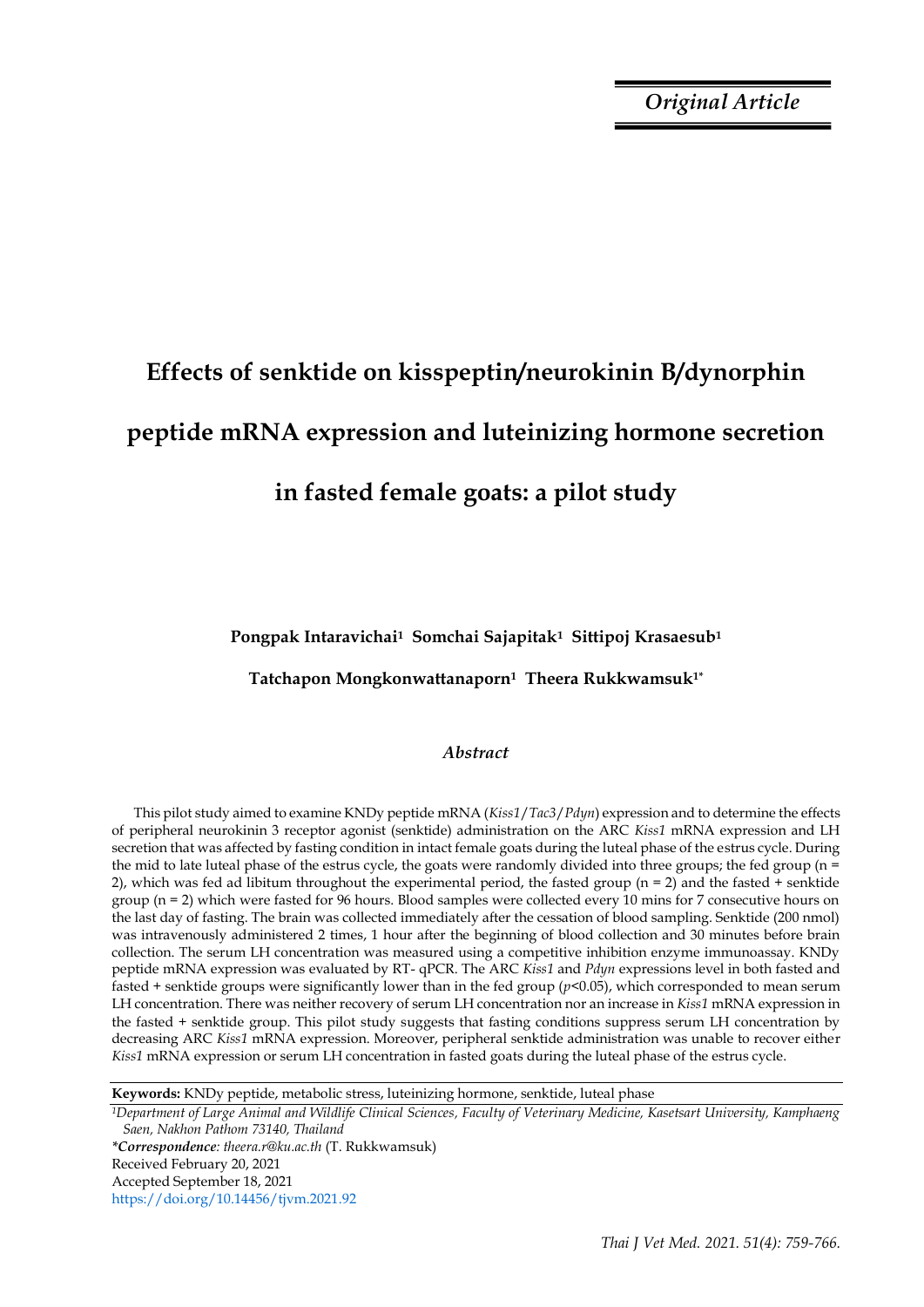# *Introduction*

In female goats, the mode of gonadotropin releasing hormone (GnRH) secretion is regulated by kisspeptin neuronal populations located in the preoptic area (POA) and the arcuate nucleus of hypothalamus (ARC). Abundant evidence in several species has reported that kisspeptin neurons (Kiss1 neurons) located in the POA involve establishing GnRH/LH surges in response to the positive feedback action of estrogen and subsequent ovulation. Meanwhile, the ARC Kiss1 neurons that co-express two important neuropeptides including tachykinin neurokinin B (NKB) and endogenous opioid peptide dynorphin (Dyn), commonly known as KNDy neuron, play a crucial role in controlling episodic GnRH secretion (Goodman *et al.*, 2007). These neurons reciprocally connect to each other and become a large neuronal network, in which each of the neuropeptides has a different effect on GnRH/LH secretion. NKB plays a kisspeptin stimulatory role via the neurokinin 3 receptor (NK3R), while Dyn plays a kisspeptin inhibitory role via the kappa opioid receptor (KOR) and kisspeptin serves as KNDy neuron output to drive the pulsatile GnRH secretion at GnRH neurons soma and its terminal.

Widely reported evidence has shown that KNDy peptide expression is associated with changes in circulating sex steroid hormones. The vast majority of KNDy neurons express receptors for gonadal steroid feedback including estrogen (ERα), progesterone (PR) and androgen (AR), while GnRH neurons do not. Expression of NKB in the ARC is suppressed by estrogen, which leads to a decreased kisspeptin secretion. In ewes and rodents, the removal of gonadal steroid hormones by gonadectomy increases NKB and kisspeptin secretion, meanwhile the reintroduction of estrogen decreases this expression (Moore *et al.*, 2018). Likewise, the inhibitions of kisspeptin and GnRH/LH secretion from progesterone are mediated by Dyn. Progesterone treatment increased dynorphin concentration in CSF collected from the third ventricle and pre-prodynorphin mRNA expression in dynorphin neurons of OVX ewes (Foradori *et al*., 2005).

Moreover, metabolic signals are involved in the change of KNDy peptide expression level (Evans and Anderson, 2017). However, the specific substrates and their mechanisms remain controversial and need to be fully clarified. A subset of KNDy neurons has expressed various receptors for metabolic hormones, such as an obesity receptor (OBR, leptin receptor), a growth hormone secretagogue receptor (GHSR, ghrelin receptor), an insulin receptor (IR) and also other receptors for orexigenic/anorexigenic neurotransmitters such as agouti related peptide (AgRP), neuropeptide Y(NPY) and proopiomelanocortin (POMC)-derivative substances (Wahab *et al.*, 2018). Hence, KNDy neuron has been suggested as a mediator neuron conveying metabolic signals to the reproductive system.

Many expression and functional studies have indicated that the ARC Kiss1 neurons are sensitive to different forms of metabolic stress known to perturb puberty and gonadotropin secretion. For instance, several studies have illustrated that female animals

under acute or chronic food-deprivation display a significant decrease in the hypothalamic *Kiss1* (the gene encoding kisspeptin) mRNA expression (Backholer *et al.*, 2010;Ladyman and Woodside, 2014;Wang *et al.*, 2016), coupled with a significant decrease in serum LH concentration. Ladyman and Woodside (2014) reported that exogenous kisspeptin administration was able to ameliorate gonadal suppression in rats subjected to fasting. This result further supports the functional relevance of suppressed kisspeptin secretion in the inhibition of the hypothalamic pituitary gland (HPG) function in the presence of a negative energy balance. Moreover, *Tac3* (the gene encoding NKB) and *Pdyn* (the gene encoding pre-prodynorphin) are possibly altered by stress signals. It is demonstrated that stress-like levels of cortisol significantly increased *Pdyn* mRNA expression in ewes during the follicular phase of estrus cycle (Ralph *et al.*, 2016). Furthermore, fasting for 48 hours decreased *Tac2* (gene encoding neurokinin B in rats) and *Tac3r* (gene encoding NK3R) mRNA expression in rats (Navarro *et al.*, 2012).

Senktide, which is abbreviated for selective neurokinin B receptor peptide, is an analogue of the amino acid fragment which is initially synthesized to study the action of different tachykinins on multiple receptors expressed in the guinea pig ileum (Wormser *et al*., 1986). Since the reproductive roleof NKB was first highlighted in 2009 by Topaloglu *et al*., they have discovered that patients who have mutations in *Tac3* and *Tac3r* develop hypogonadotropic hypogonadism and several later studies have revealed the beneficial use of senktide on increasing LH secretion and successfully induce ovulation in several animal species (Endo and Tanaka, 2014, 2015;Ramaswamy *et al.*, 2010). However, the effects of senktide on reproductive performance were influenced by the hormone milieu and need to be fully clarified. Thus, this pilot study aimed to examine the KNDy peptide mRNA (*Kiss1*/*Tac3*/*Pdyn*) expression and to determine the effects of peripheral senktide administration on the ARC *Kiss1* mRNA expression and LH secretion that was affected by fasting conditions in intact female goats during the luteal phase of the estrus cycle.

## *Materials and Methods*

*Animals:* All procedures were approved by Kasetsart University's Institutional Animal Care and Use Committee (ACKU63-VET-026).

Six female, mixed-breed goats (12.83±1.07 months of age, 26.22±1.60 kg in body weight) that had never been bred were used in this study. All the goats were confirmed to be clinically healthy and had normal estrus cycle before attending the experiments. They were raised in paddocks with sheltered areas within the natural photoperiod at the Kasetsart University Kamphaeng Saen Campus between July 2019 and October 2019.

To minimize the disturbing effects of sex steroids on KNDy peptide mRNA expression without employing ovariectomy or ovariohysterectomy (OVX), all the experiments were performed when the goats were in the luteal phase of the estrus cycle. Before the experimental period, all the goats were normally fed a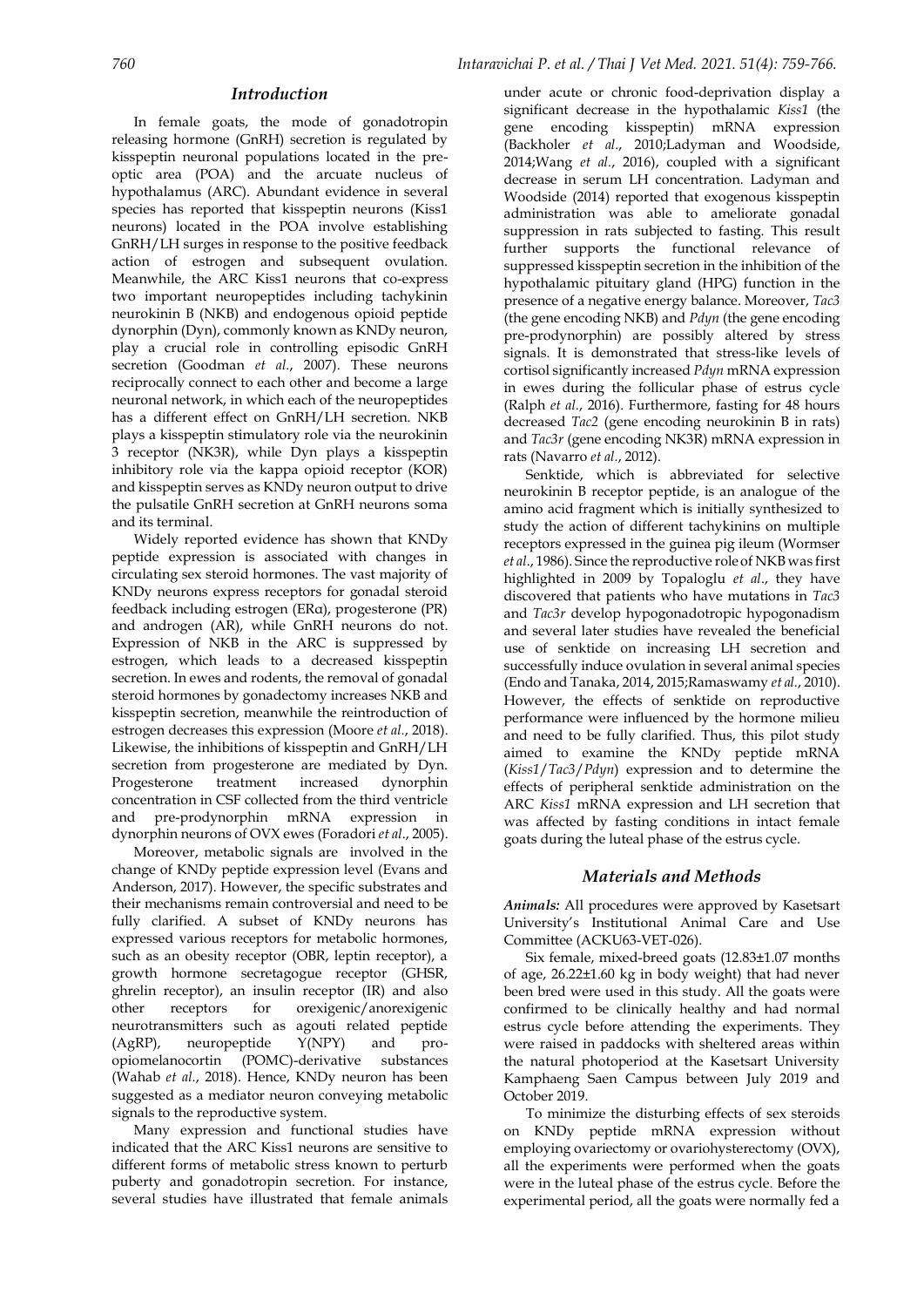diet based on corn silage (approximately 3 kg/goat/day) and additional 16% protein concentrate supplement (approximately 150 g/goat/day). The amounts of feed were formulated according to the Nutrient Requirements of Small Ruminants (2007). Pangola hay, clean water and mineral salt were available ad libitum. Estrus signs, including standing heat, swollen vulva and clear vaginal discharge were checked daily using a buck. The day that a goat showed the onset of estrus signs was recorded as Day 1. On Day 11, transrectal ovarian ultrasonography was performed to access the presence of corpus luteum (CL) in order to confirm that the goats had already entered the luteal phase of the estrus cycle. All the experimental procedures were initiated when the goats entered the luteal phase of the estrus cycle. The goats were weighed and randomly assigned to three groups; (1) the fed group  $(n = 2)$  in which goats were fed ad libitum throughout the experiment period, (2) the fasted group  $(n = 2)$  and (3) the fasted  $+$  senktide group (n=2). Both fasted and fasted + senktide groups were fed in a manner similar to the fed group before the experiment period but they were fasted for 4 days (96 hours) at the onset of the experiment (Day 12).

#### *Experimental protocol*

*Effects of senktide on pulsatile LH hormone secretion during the luteal phase of intact female goats induced metabolic stress conditions by fasting:* On the last day of fasting or Day 15, a blood sample (2.5 ml) was collected via a jugular catheter at 10 minute intervals for 7 consecutive hours (90-96 hours after fasting). Both fed and fasted groups were slowly administered with normal saline, while the fasted + senktide group was slowly administered with 200 nmol of senktide (Sigma-Aldrich, Inc., USA) dissolved in 5 mL of normal saline containing 0.25 % dimethyl sulfoxide over 5 minutes through the jugular vein at 90 hours after fasting. The administration protocol was determined according to a previous study (Endo and Tanaka, 2014). The dose of senktide was determined in accordance with the concentration which was able to stimulate LH secretion in goats with anestrus symptoms (Endo and Tanaka, 2014) and to rapidly increase LH secretion after each injection in feed-restricted goats (Endo and Tanaka, 2015). All blood samples were allowed to coagulate in blood collection tubes with a coagulation activator at room temperature and then were centrifuged at 2000×g for 10 minutes to obtain the serum. Separated serum was stored at -20ºC until measurement for LH.

Blood samples which were collected for a third time were used to measure serum NEFA, BHBA and glucose concentration by the enzymatic colorimetric method using Randox NEFA assay, Randox D-3 Hydroxybutyrate (Ranbut) assay (Randox Laboratories Ltd., UK) and Erba Glucose Reagent (Collateral Medical Pvt Ltd, Inc., India), respectively, following the manufacturer's instructions. The optical density of the sample obtained after enzymatic colorimetric reaction was then determined by eppendorf Biospectrometer® (Eppendorf Co., Ltd., Germany).

Serum LH concentration was measured using the competitive inhibition enzyme immunoassay method according to Browns *et al*.,'s report (Brown, Walker and Steinman, 2003). The variation within assays, determined by repeated analysis of samples using control samples with a concentration of 1200 pg/mL (low control, 30% binding) and a concentration of 400 pg/mL (high control), was 4.82%. The variation between assays, determined by repeat analysis of the same control sample in several assays, was 5.86%.

*Kisspeptin/Neurokinin B/Dynorphin (KNDy) peptide mRNA expression and the effect of senktide on the ARC Kiss1 mRNA expression during the luteal phase of intact female goats induced metabolic stress condition through fasting:* To determine the effects of peripheral senktide administration on the ARC *Kiss1* mRNA expression, a second senktide was administered at 30 minutes prior to the cessation of blood sampling with a protocol similar to the first senktide injection. After the blood sampling was done, the goats were weighed and then euthanized by the injection of sodium thiopental (25 mg/kg) followed by MgSO<sup>4</sup> through the jugular vein in accordance with the AVMA Guidelines for the Euthanasia of Animals (Leary *et al.*, 2013). Brain samples covering the hypothalamus with a size of approximately 3-4 cubic centimeters were immediately collected and preserved with Killik O.C.T. compound embedding medium (Bio-Optica Milano S.p.A., Italy) and kept at -80℃. Twenty micrometer thickness brain samples covering the arcuate nucleus according to Zuccolilli's report (Zuccolilli, Hayashi and Mori, 1995) were cut in coronal planes at -20℃ using Leica CM1850 cryostat (Leica Biosystems Inc., USA). One brain section from every three cut sections was gathered and embedded on to the positive charge glass slides. All of the slides were divided into 8 series (12 brain sections/series) and kept at -80ºC until RNA extraction was conducted. Each brain series was equivalent to one RNA sample.

The ARC region (Figure 1) was selected for RNA extraction using Rneasy® Mini Kit (Qiagen, Germany). The purity and amount of RNA were measured using NANODROP 2000 spectrophotometer (ThermoFisher Scientific, USA). A total of 900 ng of RNA was then converted to cDNA immediately using RevertAid Fisrt Strand cDNA Synthesis Kit (ThermoFisher Scientific, USA) following the manufacturer's instructions and stored at -20ºC until quantitative reverse transcription PCR (RT-qPCR) was initiated. RT-qPCR was performed using the CFX96 Touch™ real-time PCR detection system (Bio-Rad Laboratories, Inc., USA) with iTaq™ Universal SYBR® Green Supermix (Bio-Rad Laboratories, Inc., USA). Each sample was treated in triplicate with 15 µl reaction volume. PCR cycling conditions were 95ºC for 10 minutes, 40 cycles of 90ºC for 10 seconds, 60ºC for 20 seconds and 72ºC for 30 seconds and 72ºC for 5 minutes. The negative (no template) controls were run for each reaction. Specific primer pairs for *Kiss1*, *Tac3*, *Pdyn* and *ACTB*  amplification were referenced from previous publications or newly designed based on the Capra hircus kisspeptin (NM\_001285710.2), neurokinin B (AB499062), pre-prodynorphin (AB499063) and β-actin (DQ845171) mRNA sequence, respectively, published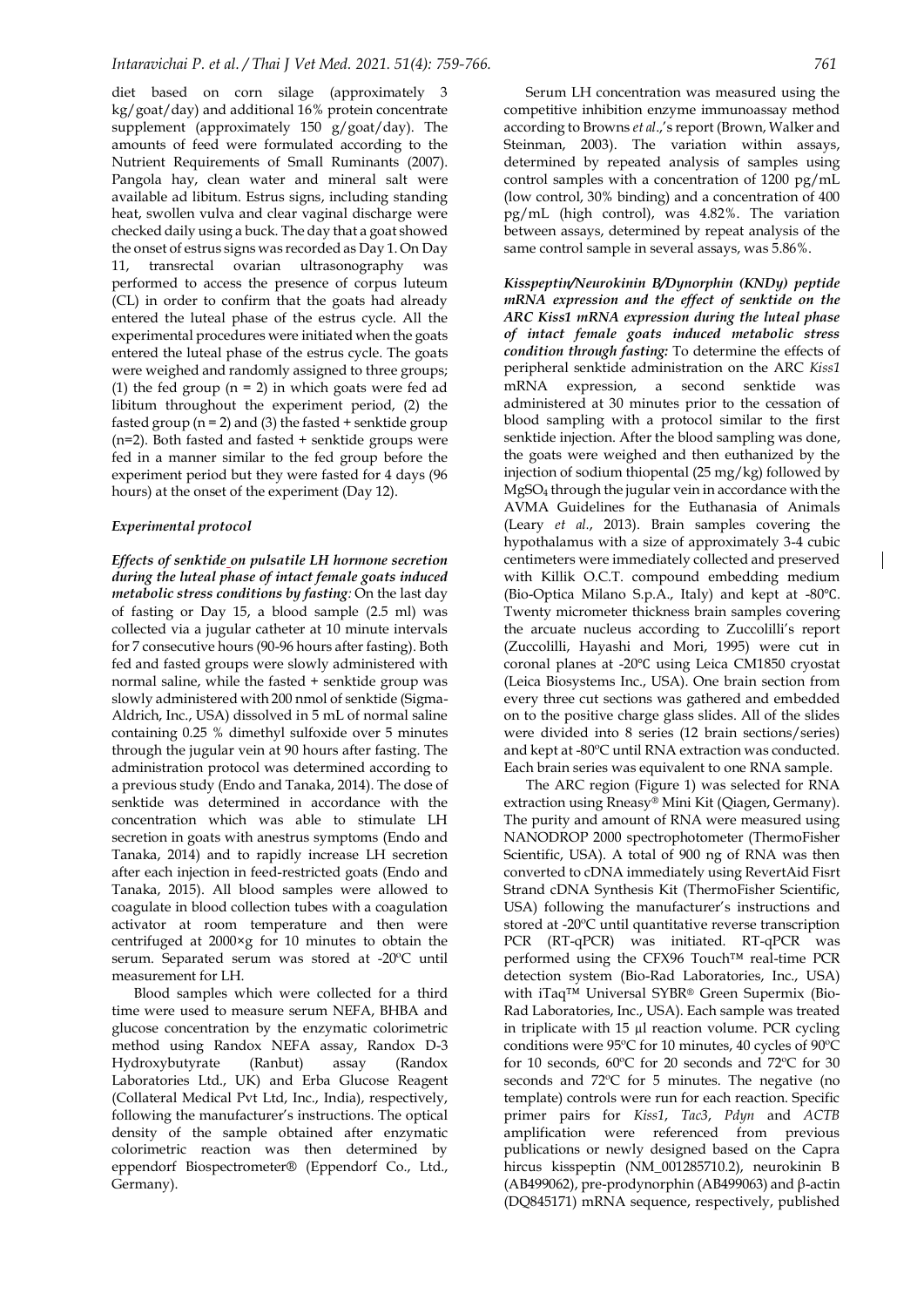in the NCBI database, using Primer3 software version 4.0.0 (Table 1). The quantitative cycle (Cq) obtained from RT-qPCR was analyzed by relative quantification. This method determined the changes in steady-state mRNA expression levels across multiple samples and expressed them relative to the levels of reference gene (β-actin), which was calculated by a normalized expression (∆∆Cq) method using Bio-Rad CFX Masetro 1.1 (Bio- Rad Laboratories, Inc., USA).



| Figure 1 | The ARC region in the square selected for RNA extraction. |
|----------|-----------------------------------------------------------|
|----------|-----------------------------------------------------------|

| Table 1 |  |  |  | Specific primers used for <i>Kiss1</i> , <i>Tac3</i> , <i>Pdyn</i> and <i>ACTB</i> mRNA amplification. |
|---------|--|--|--|--------------------------------------------------------------------------------------------------------|
|---------|--|--|--|--------------------------------------------------------------------------------------------------------|

| Gene name                         | Primer sequence $(5' – 3')$                                                                                                                                          | <b>Product size</b><br>(bp) | Amplification<br>efficiency $\left(\frac{0}{0}\right)$ | References                 |
|-----------------------------------|----------------------------------------------------------------------------------------------------------------------------------------------------------------------|-----------------------------|--------------------------------------------------------|----------------------------|
| Kiss1                             | <b>F*: TCACCTGGCGAGAGTTTAGC</b><br>R <sup>*</sup> : CTGTGGTTCTAGGATTCTCC                                                                                             | 354                         | 90.3                                                   | -                          |
| Tac <sub>3</sub>                  | F: ATGCGGAGCACCCTGCTGTT<br>R*: CATTCCACACTTGGAGGGTA                                                                                                                  | 444                         | 105.7                                                  | (Wakabayashi et al., 2010) |
| Pdyn                              | F: TGTGCTGTGAAGACCCAGGAA<br>R*: CCGAGTGACCACCTTGAACTG                                                                                                                | 157                         | 80.9                                                   | (Wakabayashi et al., 2010) |
| ACTB<br>ACTOR 1<br>$\cdot$ $\sim$ | F: TGCCCTGAGGCTCTCTTCCA<br>R: TGCGGATGTCGACGTCACA<br>the contract of the contract of the contract of the contract of the contract of the contract of the contract of | 103                         | 96.3                                                   | (Zhang et al., 2013)       |

\*The specific primers were designed in this study.

*Statistical analysis:* Normalized relative expressions of GOI between the fed group, the fasted group and the fasted + senktide group are shown as the geometric mean in the bar charts. Error bars are expressed as **mean**  $\pm$  2<sup>[log</sup> transformed expression  $\pm$  (1 x SEM (log transformed expression))]. The significance of differences in normalized relative expression of each GOI was assessed by oneway ANOVA followed by the Tukey's HSD test using Bio-Rad CFX Masetro 1.1 (Bio-Rad Laboratories, Inc., USA).

Hormonal data is presented as mean ± SEM. Mean serum LH concentration between three experimental groups analyzed using one-way ANOVA followed by the LSD test. To examine the effect of senktide on serum LH concentration, the area under the curve with respect to ground (AUCG) of the LH response during 60 minutes pre-treatment period was compared with that during the 60 minutes post-treatment period according to Pruessner *et al*.,'s report.

### *Results*

Fasting for four days caused an average 1.7 kg of body weight loss ( $n=4$ ). Meanwhile, the fed group ( $n=$ 2) had approximately  $\pm$  0.3 kg of body weight change. On the last day of fasting, the mean serum nonesterified fatty acid (NEFA) concentration in both the fasted and the fasted  $+$  senktide groups (n = 4, 1.421) mM) were much higher than in the fed group ( $n = 2$ , 0.052 mM), which was consistent to the mean serum βhydroxybutyric (BHBA) concentration between the fed group (0.356 mM) and both the fasted and the fasted + senktide groups (0.616 mM). Similarly, the mean serum glucose concentration in the fed group (73.761 mg/dL) appeared to be higher than in both the fasted and the fasted + senktide groups (56.280 mg/dL).

*Effects of senktide on pulsatile LH hormone secretion during the luteal phase of intact female goats induced metabolic stress condition by fasting:* The mean serum LH concentration in the fed group was significantly higher (0.595  $\pm$  0.013 ng/mL) than in both the fasted  $(0.357 \pm 0.013 \text{ ng/mL})$  and the fasted + senktide groups  $(0.354 \pm 0.009)$  ( $p$ <0.05). Meanwhile, no significant difference between serum LH concentration in the fasted and the fasted + senktide group was observed (Figure 2). The  $AUC_G$  during 60 minutes after the first senktide administration period appeared to be not different from that 60 minutes before senktide administration (Figure 3). In addition, repeated senktide injection (30 minutes before the cessation of blood sampling) was unable to suddenly enhance LH concentration which was similar to the first senktide injection (Figure 4). Consequently, senktide was unable to recover fasting-induced LH suppression in the fasted + senktide group.

*Kisspeptin/Neurokinin B/Dynorphin (KNDy) peptide mRNA expressions and the effect of senktide on the ARC Kiss1 mRNA expression during the luteal phase of intact female goats induced metabolic stress condition by fasting:* The mRNA expression levels of *Kiss1*, *Tac3* and *Pdyn* normalized with *ACTB* of brain samples obtained from both the fasted and the fasted + senktide groups were expressed as an increase or decrease relative to the fed group (control) and are shown in Figure 5. Our findings illustrate that there were no differences in the *Kiss1*, *Tac3* and *Pdyn* expression between the the fasted group and the fasted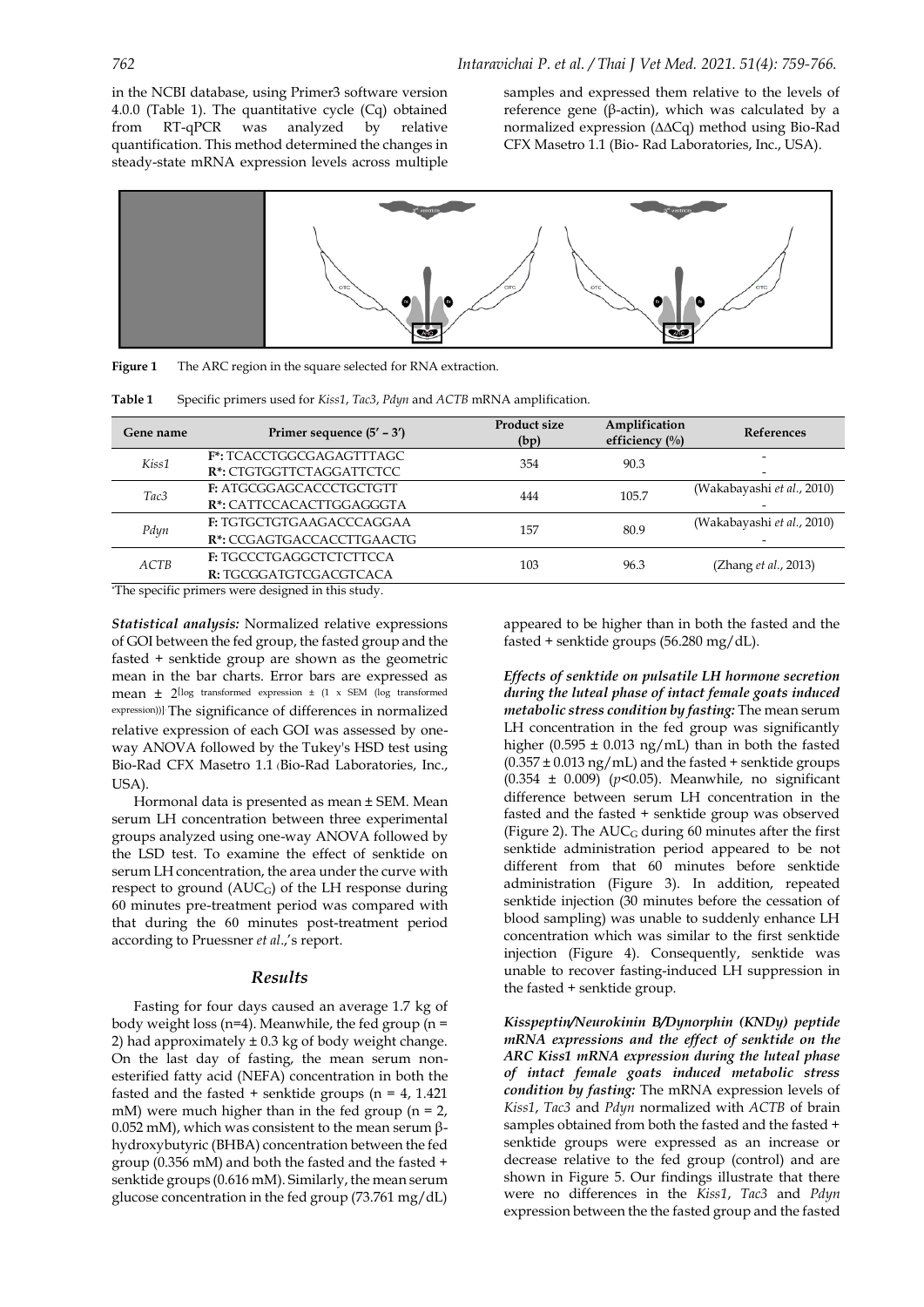+ senktide group. However, the normalized relative *Kiss1* and *Pdyn* expression in both the fasted and the fasted + senktide groups were significantly lower than in the fed group (*p*<0.05), while no significant difference in normalized *Tac3* expression between the three experimental groups was observed.



**Figure 2** Mean serum LH concentration in the fed group, the fasted group and the fasted + senktide group. Data is expressed as mean ± SE. Different letters indicate a statistical difference (*p*<0.05).



Experimental group

**Figure 3** The  $AUC_G$  of LH response during pre- and post- treatment periods of the fed goats, the fasted goats and the fasted  $+$ senktide goats.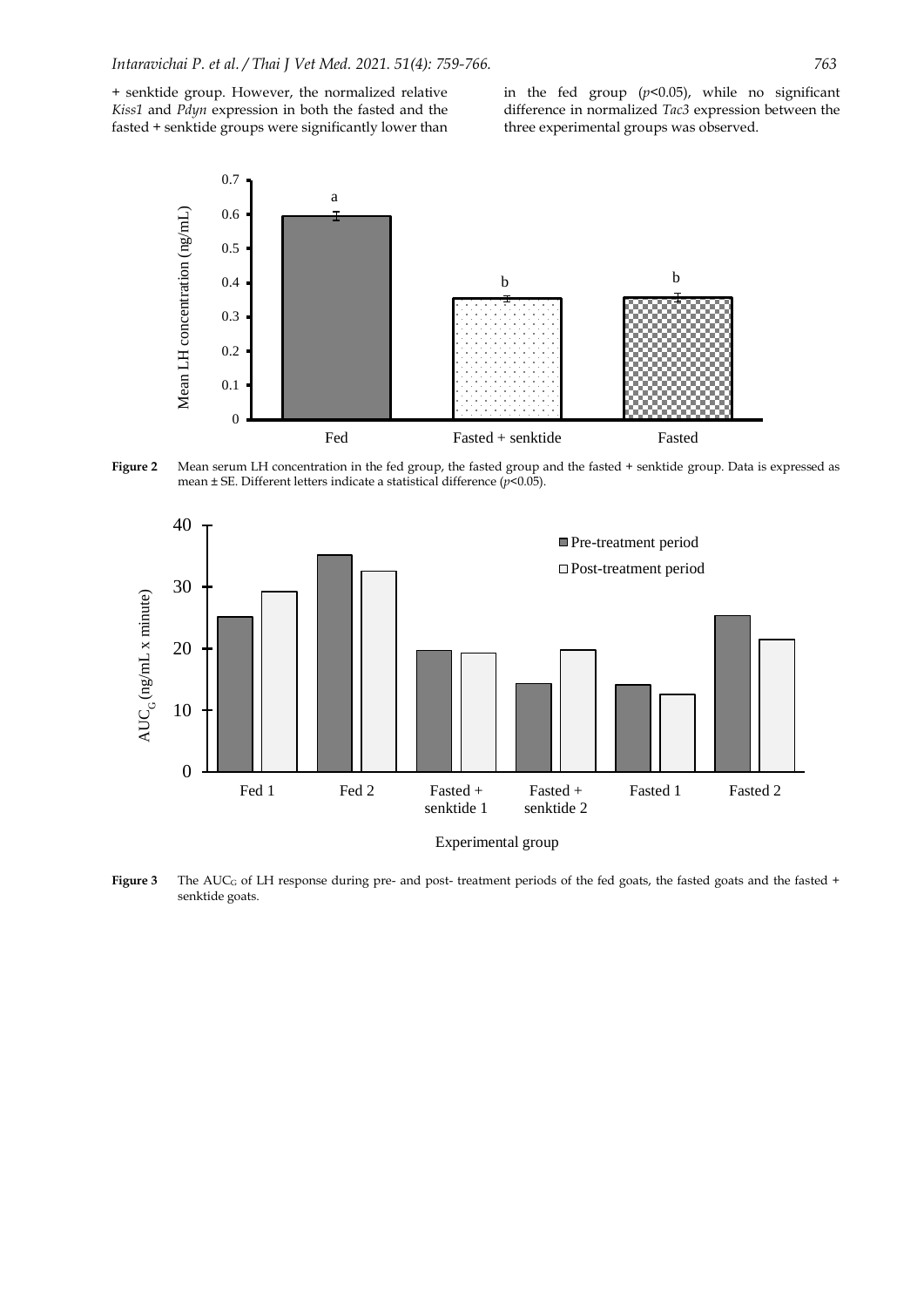

**Figure 4** Representative profiles of LH concentration in the fed group, the fasted group and the fasted + senktide group.



**Figure 5** The relative *Kiss1*, *Tac3* and *Pdyn* mRNA expressions in the ARC region in the fed group, the fasted group and the fasted + senktide group determined by RT-qPCR. Values were normalized by ACTB. Error bars were expressed as mean ± 2[log transformed expression ± (1 x SEM (log transformed expression))]. An asterisk represents a significant difference.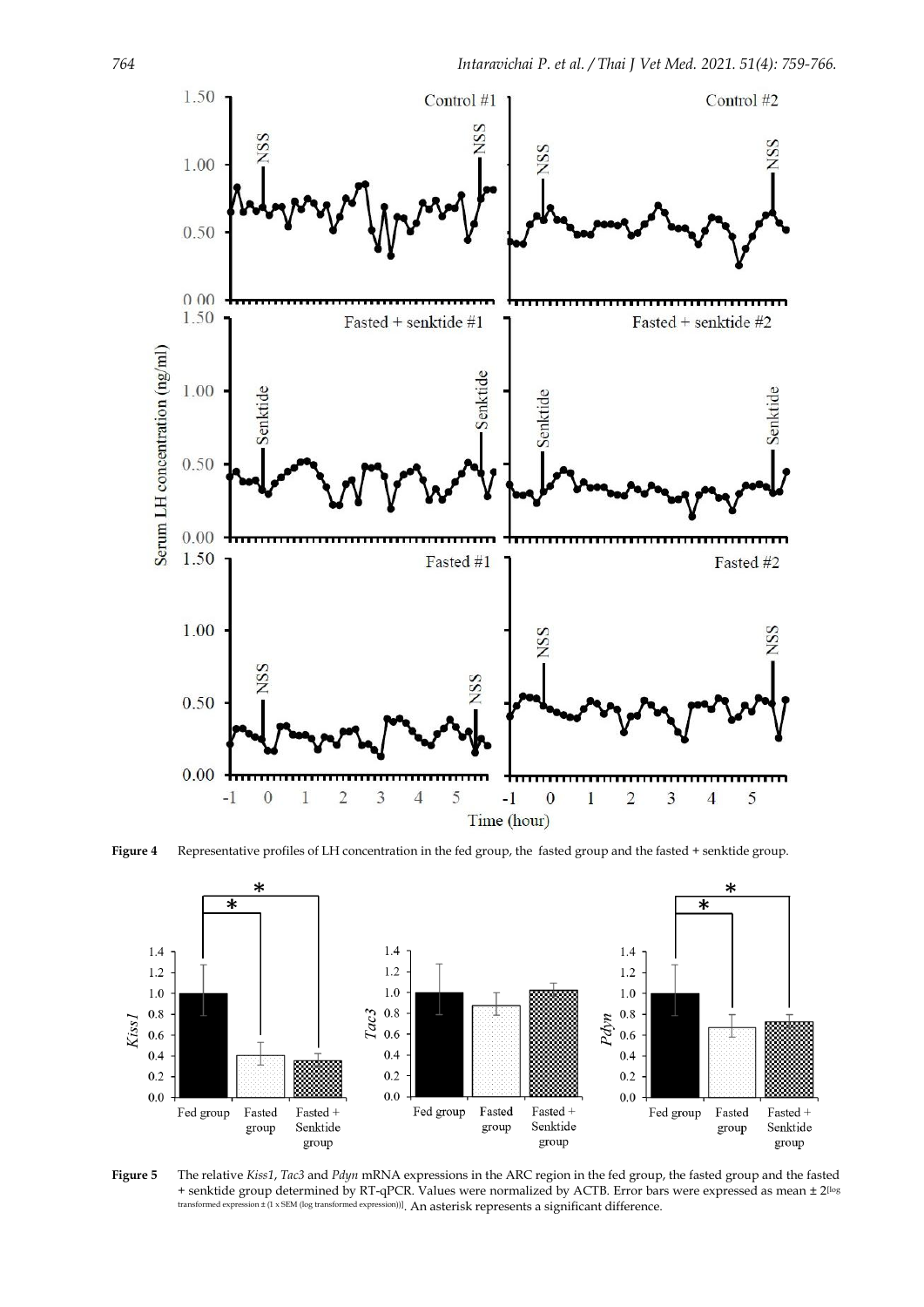#### *Discussion*

In the present study, four days of fasting in 4 goats resulted in approximately 1.7 kg body weight loss. All the fasted goats (n=4) showed a high NEFA and a low glucose concentration level compared to the fed goats (n=2). A mobilization of NEFA and decreased serum glucose concentration is the hallmark of a negative energy balance condition. NEFA is completely oxidized to establish acetyl CoA and it is then used to generate energy via the Krebs cycle. However, incomplete oxidation of NEFA which leads to the accumulation of ketones can take place. This process is an additional strategy to compensate for insufficient energy. Therefore, BHBA levels in all the fasted goats were likely higher than the fed goats.

To minimize the disturbing effects of sex steroids on KNDy peptide mRNA expressions without operating ovariectomy or ovariohysterectomy (OVX), we decided to use goats that were in the luteal phase (mid to late) of the estrus cycle because this period had the lowest hormonal fluctuation compared to the others. Under normal conditions during this period, the progesterone level was consistently high, while the estrogen level changed slightly (Fatet, Pellicer-Rubio and Leboeuf, 2011). We demonstrated that the ARC *Kiss1* and *Pdyn* mRNA expressions in female goats during the luteal phase of the estrus cycle subjected to fasting were significantly suppressed. However, this was inconsistent with the previous preliminary-work results. Ralph and co-workers found that stress-like levels of cortisol during the follicular phase of ewes significantly increased Dyn peptide mRNA expression levels (Ralph *et al.*, 2016). Moreover, Lehman found an increase in the number of *Pdyn*-containing cells and the mRNA content per cell in the ARC of cortisol-treated ewes compared to the control (Lehman, unpublished observations). Such a contradiction is possibly due to (1) the differences between hormone milieu.

Dyn has been generally recognized to mediate progesterone negative feedback on GnRH release (Foradori *et al.*, 2005; Goodman *et al.*, 2004; Wakabayashi *et al.*, 2010). Therefore, the influence of a large amount of progesterone together with the presence of a low level of estrogen in the luteal phase possibly lead to an increased *Pdyn* mRNA expression and then an increased dynorphin release.

In the present study, we proposed that the reduction of *Kiss1* led to decreased GnRH/LH secretion consequent to an insufficient steroid synthesis from the corpus luteum, resulting in a decreased progesterone level. Together with the possibility that a decrease in leptin or other factors inactivated theca interna in the follicles this contributed to the inhibition of luteal function and a reduction of progesterone levels (Al-Azraqi, 2007). Hence, we proposed that *Pdyn* was therefore decreased because of lower stimulatory factor. (2) Physiological stress responses may be stressor specific. These findings correspond with the previous study indicating feed-restriction suppress the ARC *Kiss1* and *Pdyn* expression in developing female rats (Majarune *et al.*, 2019). In cases of metabolic stress induced by fasting, there were gut and adipose-derived hormones in addition to cortisol involved in KNDy peptide mRNA expression.

The dose of senktide was referred to a previous study in which 200 nmol of senktide was able to immediately increase serum LH concentration in anestrus Shiba goats after administration (Endo and Tanaka, 2014). Nevertheless, the exact reasons for anestrus remain unclear. In this study, neither the first nor the second senktide administration was able to increase LH concentration within 10-20 minutes (middle panels, Fig. 4). Noticeably, we found that under the influence of progesterone during the luteal phase of the estrus cycle of intact female goats, *Tac3*  mRNA expression levels between 3 groups were not significantly different (Fig. 5), implying that *Tac3* mRNA expression may possibly not be influenced by fasting conditions. Meanwhile, there was a dramatic reduction in the ARC *Kiss1* mRNA expression level in both the fasted and the fasted + senktide groups which was probably considerably influenced by metabolic information. Thus, the activation of NKB-NK3R signaling may not overcome *Kiss1* suppression and recover fasting induced LH suppression. We suggest that a continuous senktide administration or raising the senktide concentration may be more useful. In conclusion, the reproductive performance was partially modulated by the KNDy neuron and we propose that under the influence of progesterone during the mid to late luteal phase of estrus cycle, metabolic signals had a dominant role in regulating the ARC *Kiss1* expression leading to a decrease in LH and progesterone secretion resulting in decreased *Pdyn*  expression. Such an inhibitory signal on kisspeptin might potently regulate GnRH/LH secretion than NKB/NK3R signal. Hence, a single peripheral senktide administration was unable to recover the ARC *Kiss1* expression and LH secretion that were suppressed by fasting conditions.

#### *Acknowledgments*

This work was partially supported by the Faculty of Veterinary Medicine, Kasetsart University, Thailand. We would like to express our gratitude to Khao Kheow Open Zoo Research Team for their technical support on LH hormonal measurements.

#### *References*

- Al-Azraqi AA 2007. Effect of fasting on luteal function, leptin and steroids concentration during oestrous cycle of the goat in natural photo-status. Anim. Reprod. Sci. 98(3-4): 343-349.
- Backholer K, Smith JT, Rao A, Pereira A, Iqbal J, Ogawa S, Li Q, Clarke IJ 2010. Kisspeptin cells in the ewe brain respond to leptin and communicate with neuropeptide Y and proopiomelanocortin cells. Endocrinology 151(5): 2233-2243.
- Brown J, Walker S, Steinman K 2003. Endocrine manual for reproductive assessment of domestic and non-domestic species. Conservation and Research Center. Smithsonian National Zoological Park, (Internal Publication).
- Endo N, Tanaka T 2014. Effects of senktide, a neurokinin 3 receptor agonist, on luteinizing